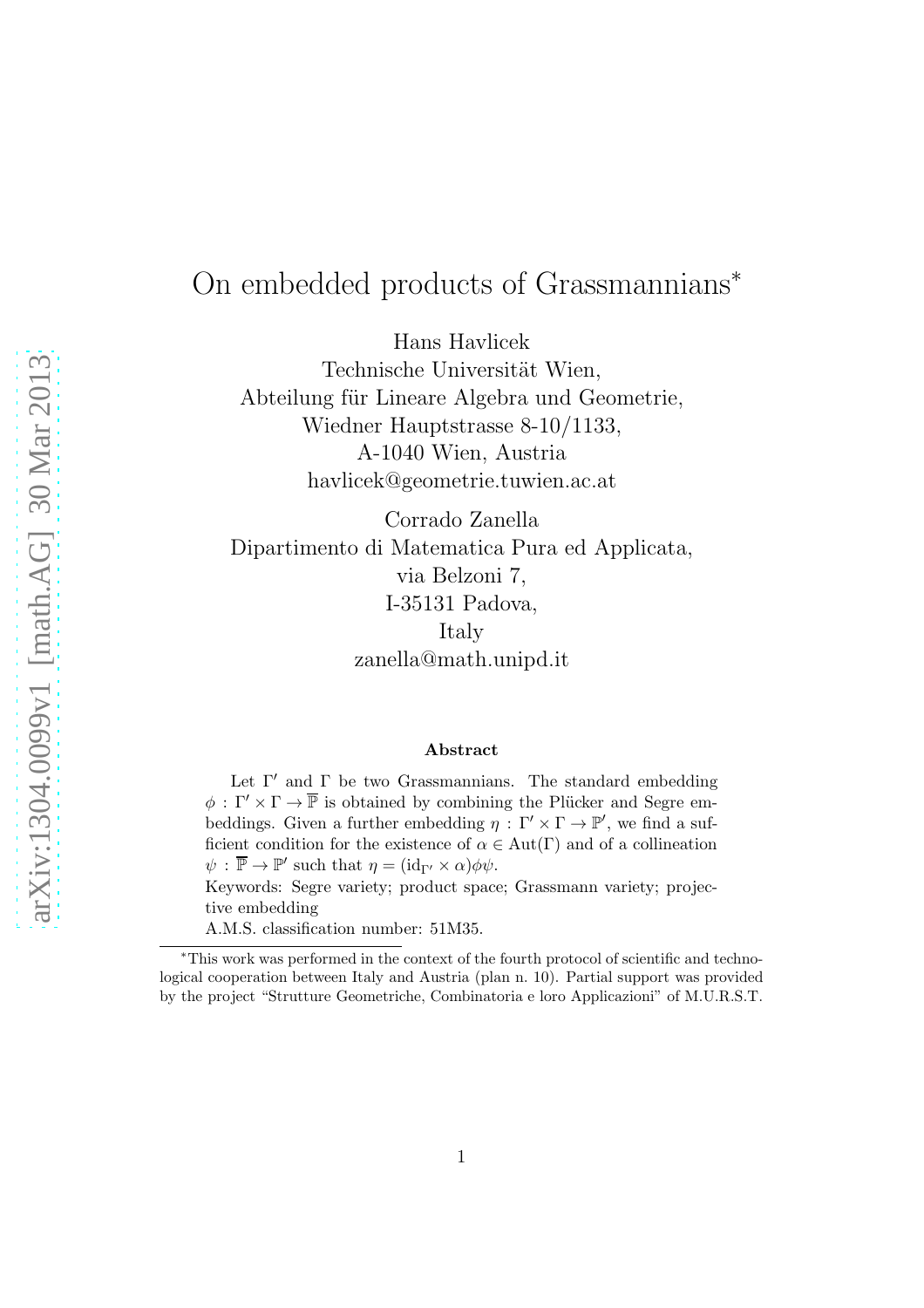## 1 Introduction

### 1.1 Background

Several authors have proved that the classical embeddings of geometries such as Grassmannians and product spaces are essentially unique. For example, Havlicek [\[4\]](#page-6-0) showed that every embedding of a Grassmann space can be represented as the product of the standard embedding, which is obtained by means of Plücker coordinates, and a linear morphism between projective spaces (essentially a projection between complementary subspaces).

Such a strong universal property does not hold in general for product spaces. However, if  $\gamma : \mathbb{P}_1 \times \mathbb{P}_2 \to \overline{\mathbb{P}}$  is the Segre embedding, and  $\chi : \mathbb{P}_1 \times \mathbb{P}_2 \to \mathbb{P}'$  is any embedding, then there exist  $\alpha \in Aut(\mathbb{P}_2)$  and a linear morphism  $\psi : \overline{\mathbb{P}} \to \mathbb{P}'$  such that  $\chi = (\mathrm{id}_{\overline{\mathbb{P}}_1} \times \alpha)\gamma\psi$  (cf. Zanella [\[8\]](#page-6-1)).

As a consequence of the results in [\[4,](#page-6-0) [8\]](#page-6-1), the image of any embedding of a Grassmann space or a product space is projectively equivalent to a projection of the related variety. So, the incidence geometrical characterizations given by Tallini and several other authors are also intrinsic characterizations of those varieties (cf. the surveys [\[2,](#page-6-2) [6\]](#page-6-3)).

We are attempting to give a result analogous to [\[8\]](#page-6-1) for an embedding  $\eta$ of the product of two Grassmannians  $\Gamma'$  and  $\Gamma$ . As a first step, in this paper we characterize the product of two Grassmannians up to collineations.

#### 1.2 Preliminaries

A semilinear space is a pair  $\Sigma = (\mathcal{P}, \mathcal{G})$ , where  $\mathcal P$  is a set, whose elements are called *points*, and  $\mathcal{G} \subseteq 2^{\mathcal{P}}$ . The elements of  $\mathcal{G}$  are *lines*. The axioms defining a semilinear space are the following: (i)  $|g| \geq 2$  for every line g; (ii)  $\bigcup g = \mathcal{P}$ ; (iii)  $g, h \in \mathcal{G}, g \neq h \Rightarrow |g \cap h| \leq 1$ . Two points  $X, Y \in \mathcal{P}$  are g∈G

*collinear*,  $X \sim Y$ , if a line q exists such that  $X, Y \in q$  (for  $X \neq Y$  we will also write  $XY := q$ ). An *isomorphism* between the semilinear spaces  $(\mathcal{P}, \mathcal{G})$ and  $(\mathcal{P}', \mathcal{G}')$  is a bijection  $\alpha : \mathcal{P} \to \mathcal{P}'$  such that both  $\alpha$  and  $\alpha^{-1}$  map lines onto lines.

The *join* of  $\mathcal{M}_1, \mathcal{M}_2 \subset \mathcal{P}$  is:

$$
\mathcal{M}_1 \vee \mathcal{M}_2 := \mathcal{M}_1 \cup \mathcal{M}_2 \cup \Big( \bigcup_{\substack{X_i \in \mathcal{M}_i \\ X_1 \sim X_2, X_1 \neq X_2}} X_1 X_2 \Big).
$$

If X is a point, we will often write X instead of  $\{X\}$ .

Let S and T be sets. A generalized mapping, briefly g-map,  $f : S \to T$ is a mapping of a subset  $\mathbf{D}(f)$  of S into T.  $\mathbf{D}(f)$  is the *domain* of f and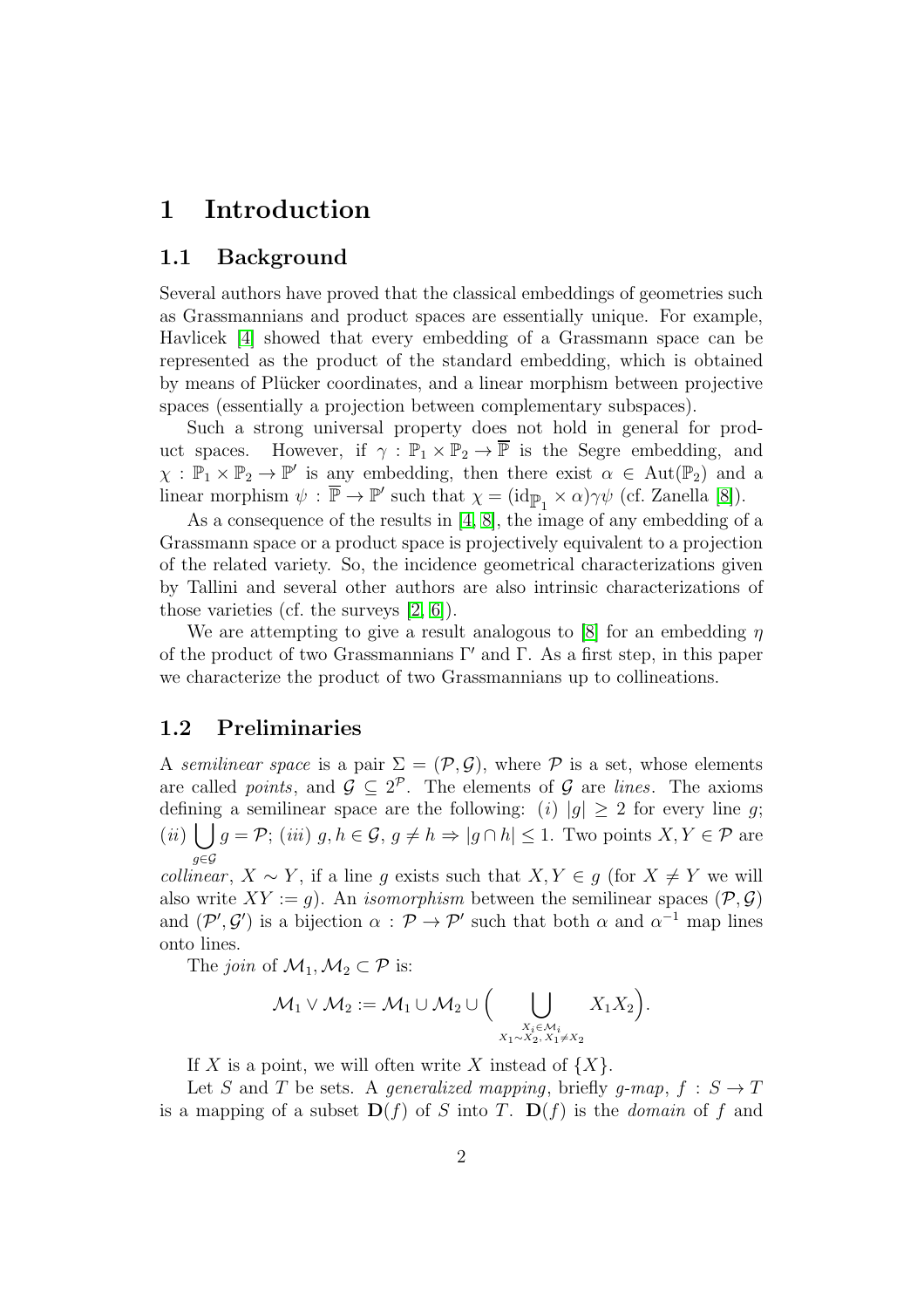$\mathbf{A}(f) := S \setminus \mathbf{D}(f)$  is the exceptional set. If  $X \in \mathbf{A}(f)$ , then  $Xf = \emptyset$ . If  $\mathbf{D}(f) = S$ , then f is called a global g-map.

Let  $\mathbb{P}' = (\mathcal{P}', \mathcal{G}')$  be a projective space. A linear morphism  $\chi : \Sigma \to \mathbb{P}'$ is a g-map of  $P$  into  $P'$  satisfying the following axioms (L1) and (L2) [\[3,](#page-6-4) [4\]](#page-6-0):

(L1)  $(X \vee Y) \chi = X \chi \vee Y \chi$  for  $X, Y \in \mathcal{P}, X \sim Y$ ;

(L2)  $X, Y \in \mathbf{D}(\chi), X\chi = Y\chi, X \neq Y, X \sim Y \Rightarrow \exists A \in XY$  such that  $A\chi = \emptyset$ .

The linear morphism  $\chi$  is called *embedding* if it is global and injective. It should be noted the last definition is somewhat particular, since for instance the inclusion of an affine space into its projective extension is not an embedding.

The (projective) rank of  $\chi$ , rk $\chi$ , is the projective dimension of  $[\mathcal{P}\chi]$ , where the square brackets  $\lfloor \cdot \rfloor$  denote projective closure.

## 2 Bilinear g-maps

Let  $\Sigma'$ ,  $\Sigma''$  be semilinear spaces,  $\mathbb P$  a projective space, and  $f : \Sigma' \times \Sigma'' \to \mathbb P$ a g-map. If for every point P of  $\Sigma'$  the g-map  $\overrightarrow{P}$  :  $\Sigma'' \to \mathbb{P}$  defined by  $X_{P}f := (P, X)f$  is a linear morphism, then we say that f is right linear. The definition of a left linear g-map is similar. If the g-map  $f$  is both left linear and right linear, then it is called *bilinear*. The bilinear mappings are exactly the linear morphisms of the product spaces. If  $f$  is a bilinear g-map and for every point P of  $\Sigma'$  the g-map  $\overline{Pf}$  is an embedding, then we say that f is a right embedding. So, a right embedding is a special type of global linear morphism.

Let  $\Sigma$  be a semilinear space embedded in an *n*-dimensional projective space  $\mathbb P$  (that is, the inclusion is an embedding). This semilinear space satisfies the *chain condition* (with respect to  $\mathbb{P}$ ) if there are a plane  $\mathcal E$  and  $n-2$  lines (say  $\ell_3, \ell_4, \ldots, \ell_n$ ) of  $\Sigma$ , such that for every  $i = 3, \ldots, n$ , dim  $[\mathcal{E} \cup \ell_3 \cup \ell_4 \cup \ldots \cup \ell_i] = i$ .

Let  $\Sigma$  be a semilinear space embedded in a projective space  $\mathbb{P}$ . If every embedding  $f : \Sigma \to \mathbb{P}'$  can be uniquely extended to a linear morphism  $\overline{f}: \mathbb{P} \to \mathbb{P}'$ , then we say that  $\Sigma$  is universally embedded in  $\mathbb{P}$ . Obviously, if  $\Sigma$  is universally embedded in  $\mathbb{P}$ , then  $\Sigma$  spans  $\mathbb{P}$ . For instance: Every Grassmann variety is universally embedded in its ambient space [\[4\]](#page-6-0); a set of three pairwise skew lines of a projective space  $\mathbb P$  of dimension 3 is not universally embedded in P.

### <span id="page-2-0"></span>**PROPOSITION 2.1** Let  $\Sigma'$  and  $\Sigma''$  be two semilinear spaces, and

 $F: \Sigma' \times \Sigma'' \to \mathbb{P}'$  a right embedding. Assume that  $\Sigma''$  is universally embedded in a projective space  $\mathbb P$  of dimension n. Let  $\ell$  be a line of  $\Sigma'$  and  $\ell_1$ ,  $\ell_2$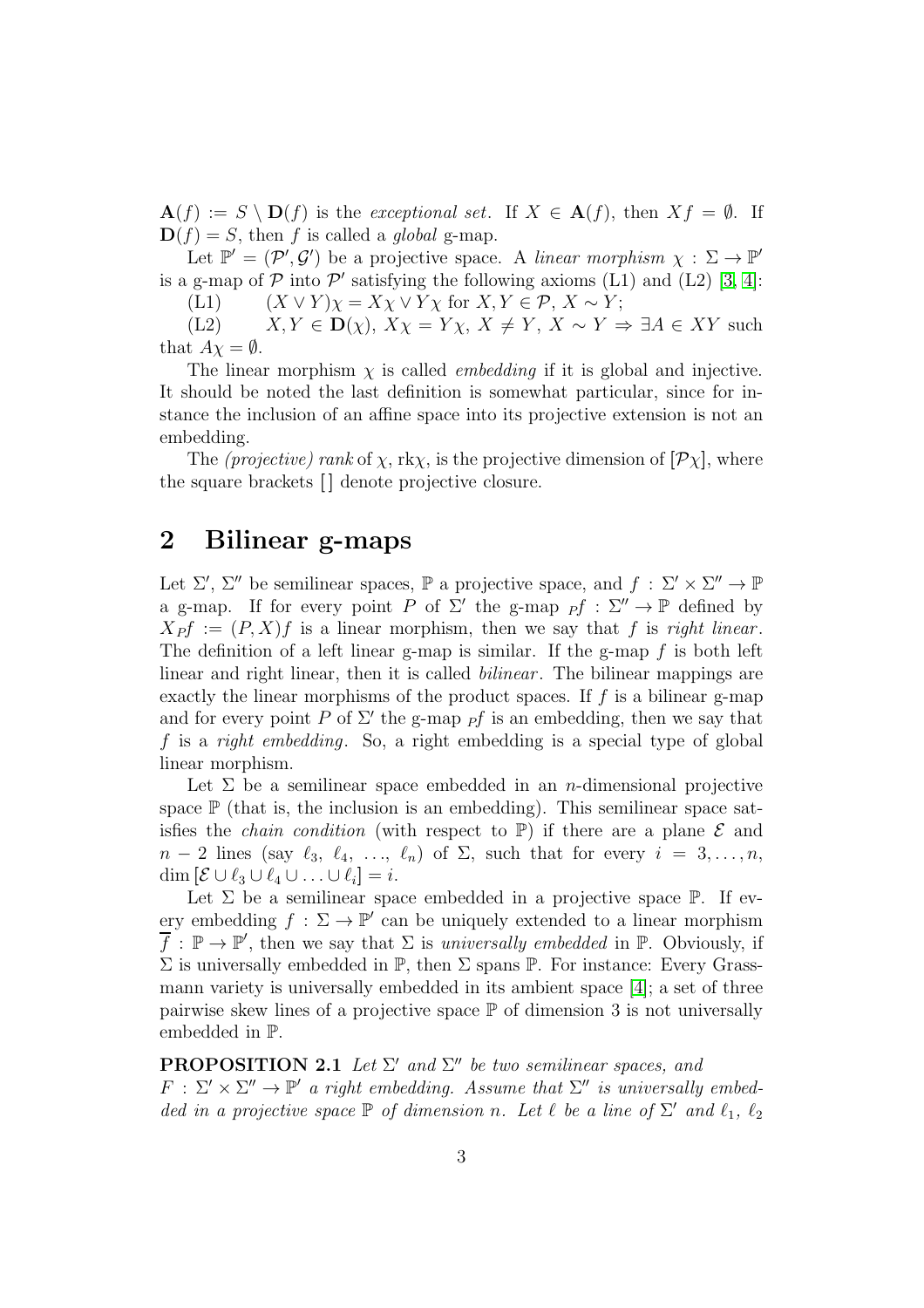lines of  $\Sigma''$  such that  $\ell_1 \cap \ell_2$  is a point  $P^*$ . If

<span id="page-3-0"></span>
$$
\dim\left[\left(\ell\times\Sigma''\right)F\right]\geq 2n+1,\tag{1}
$$

then for  $i = 1, 2, (\ell \times \ell_i)F$  is a hyperbolic quadric of the threedimensional subspace  $U_i = [(\ell \times \ell_i)F]$  of  $\mathbb{P}'$ . Furthermore,  $U_1 \cap U_2 = (\ell \times P^*)F$ .

*Proof.* Let  $i \in \{1,2\}$ . In order to prove that  $(\ell \times \ell_i)F$  is a hyperbolic quadric, it is enough to check that given two distinct points  $A, B \in \ell$ , the lines  $(A \times \ell_i)F$  and  $(B \times \ell_i)F$  are skew. Since the embedding  ${}_{A}F : \Sigma'' \to \mathbb{P}',$ mapping X into  $(A, X)F$ , can be linearly extended to P, we have dim  $[(A \times$  $[\Sigma'']F] \leq n$ . Then, in view of [\(1\)](#page-3-0), we obtain:

<span id="page-3-1"></span>For every 
$$
A, B \in \ell
$$
,  $A \neq B$ :  $[(A \times \Sigma'')F] \cap [(B \times \Sigma'')F] = \emptyset$ . (2)

So,  $(\ell \times \ell_i)F$  is a hyperbolic quadric. As a further consequence of [\(2\)](#page-3-1), since  $(A, P^*)F \neq (B, P^*)F$ , and F is left linear,  $(\ell \times P^*)F$  is a line. Such a line is contained in  $U_1 \cap U_2$ . If  $\dim(U_1 \cap U_2) > 1$ , then  $U_1 \cap U_2$  contains a plane  $\tilde{\mathcal{E}}$  that is tangent to both quadrics  $(\ell \times \ell_i)F$ ,  $i = 1, 2$ . Then  $\tilde{\mathcal{E}}$  contains two lines of type  $(Q_i \times \ell_i)F$ , with  $Q_i \in \ell$ ,  $i = 1, 2$ .

If  $Q_1 = Q_2$ , then  $(Q_1 \times \ell_1)F \neq (Q_2 \times \ell_2)F$  since we have a right embedding, whence  $\tilde{\mathcal{E}} \subset [(Q_1 \times \Sigma'')F]$ ; but  $\tilde{\mathcal{E}}$  also contains a point of type  $(Q^*, P^*)F \in$  $[(Q^* \times \Sigma'')F]$  with  $Q^* \in \ell \setminus Q_1$ . This implies  $[(Q_1 \times \Sigma'')F] \cap [Q^* \times \Sigma'')F] \neq \emptyset$ , contradicting [\(2\)](#page-3-1).

If  $Q_1 \neq Q_2$  we can obtain a similar contradiction because  $(Q_1 \times \ell_1)F$  and  $(Q_2 \times \ell_2)F$  have a common point, and  $(Q_1 \times \Sigma'')F \cap (Q_2 \times \Sigma'')F \neq \emptyset$ .

Let  $\Sigma'$  and  $\Sigma$  be two semilinear spaces, and  $f : \Sigma' \times \Sigma \to \mathbb{P}'$  a right embedding. If  $\Sigma$  is universally embedded in a projective space  $\mathbb{P}$ , then for every point P of  $\Sigma'$  the g-map  $_{P}f : \Sigma \to \mathbb{P}'$  has a unique linear extension  $\overline{pf}$ :  $\mathbb{P} \to \mathbb{P}'$ . So, by setting  $(P,Q)\overline{f} := Q\overline{pf}$ , we obtain a right linear g-map  $\overline{f}: \Sigma' \times \mathbb{P} \to \mathbb{P}'$  which extends f.

<span id="page-3-2"></span>**PROPOSITION 2.2** Let  $\Sigma'$  and  $\Sigma$  be two semilinear spaces. Assume that (i)  $\Sigma$  is universally embedded in an n-dimensional projective space  $\mathbb P$  and satisfies the chain condition; (ii)  $f : \Sigma' \times \Sigma \to \mathbb{P}'$  is a right embedding; (iii) for every line  $\ell$  of  $\Sigma'$ , dim  $[(\ell \times \Sigma)f] \geq 2n + 1$ .

Then the right linear extension  $\overline{f}: \Sigma' \times \mathbb{P} \to \mathbb{P}'$  is bilinear.

*Proof.* (a) Taking into account the chain condition for  $\Sigma$  we define

$$
S_1 := \emptyset, \quad S_2 := \mathcal{E}, \quad S_i := \mathcal{E} \cup \ell_3 \cup \ell_4 \cup \ldots \cup \ell_i, \quad i = 3, 4, \ldots, n,
$$

$$
T_i := [S_i], \ i = 1, 2, \dots, n.
$$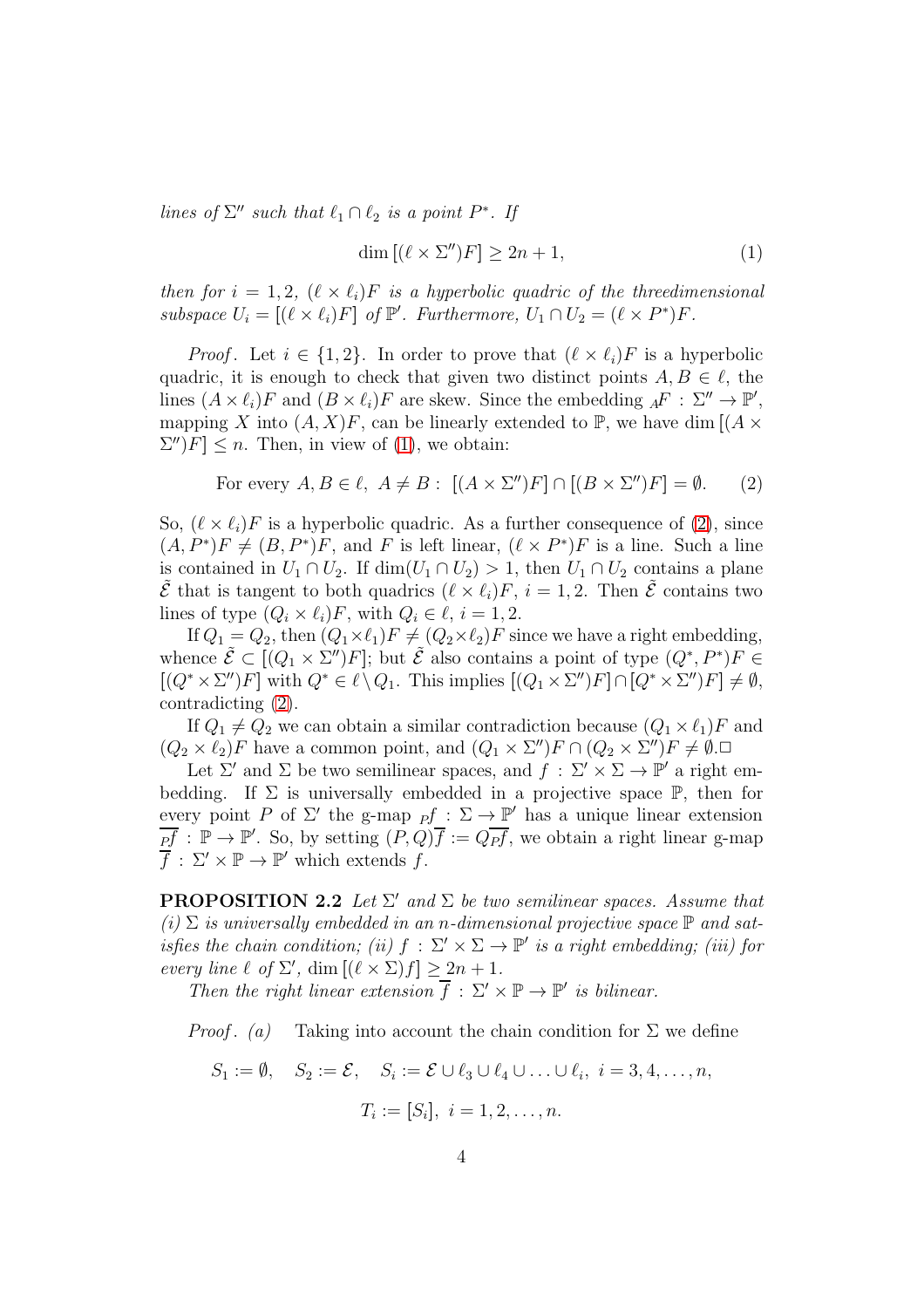Set  $(\mathcal{P}, \mathcal{G}) := \Sigma$  and let  $\mathcal{G}_i$  be the line set of  $T_i$   $(i = 1, 2, \ldots, n)$ . We will show that the semilinear spaces

$$
\Sigma_i := (\mathcal{P} \cup T_i, \mathcal{G} \cup \mathcal{G}_i)
$$

are universally embedded in  $\mathbb P$  for all  $i = 1, 2, \ldots, n$ . So let  $F_i : \Sigma_i \to \tilde{\mathbb P}$  be an embedding in some projective space  $\tilde{\mathbb{P}}$ . By  $(i)$ , the embedding  $F_i|_{\sum}$  can be extended uniquely to a linear morphism  $F'_i$ :  $\mathbb{P} \to \tilde{\mathbb{P}}$ . Furthermore,  $F'_i|_{T_i}$  and  $F_i|_{T_i}$  are two linear morphisms which agree on  $S_i$ . In particular,  $F_i|_{\mathcal{E}} = F'_i|_{\mathcal{E}}$ is a collineation. From [\[4\]](#page-6-0), Satz 1.3,  $F_i|_{\ell_j} = F'_i|_{\ell_j}$  for  $j = 3, 4, \ldots, i$  and an easy induction on j, we obtain that  $F_i^j|_{T_i} = F_i|_{T_i}$ ; so,  $\Sigma_i$  is universally embedded in P, as required.

(b) For a point P of  $\mathbb{P}$ , let  $\overline{f}_P : \Sigma' \to \mathbb{P}'$  be the g-map defined by  $Xf_P := (X, P)f$ . It is enough to prove the following statement by induction on  $i = 2, 3, \ldots, n$ :

 $(P_i)$  If  $P \in T_i \setminus (T_{i-1} \cup P)$ , then  $f_P$  is a linear morphism.

First,  $(P_2)$  is trivial. Next, assume that  $(P_i)$  holds for some  $1 < i < n$ . Take a point  $P \in T_{i+1} \setminus (T_i \cup P)$ , and define  $g := (\ell_{i+1} \vee P) \cap T_i$ .

Let  $\ell$  be any line of  $\Sigma'$ ; we shall prove that  $\overline{f}_{P|\ell}$  is injective and that  $\ell \bar{f}_P$  is a line of  $\mathbb{P}'$ ; this will conclude the proof. For any point A of  $\Sigma'$  take into account the linear morphism  $\overline{Af} : \mathbb{P} \to \mathbb{P}'$ . There is a line a of  $\Sigma'$  with  $A \in a$  and a point  $A' \in a \setminus A$ . Then the subspace spanned by  $(a \times \Sigma) f$  is also spanned by the image of  $\overline{Af}$  together with the image of  $\overline{Af}$ , so that (iii) implies  $rk(\overline{Af})=n$ . Hence  $\overline{Af}$  is an embedding and

$$
F := \overline{f}|_{\Sigma'} \times (T_i \cup \mathcal{P})
$$

is a right embedding which allows to apply prop. [2.1](#page-2-0) with  $\Sigma'' := \Sigma_i$ ,  $\ell_1 := g$ ,  $\ell_2 := \ell_{i+1}, P^* := g \cap \ell_{i+1}.$  Let r' and r'' be two lines through P such that  $r' \vee r'' = \ell_1 \vee \ell_2, \ell_1 \cap \ell_2 \notin r' \cup r''$ . Furthermore, let  $B'_j := r' \cap \ell_j$  and  $B''_j := r'' \cap \ell_j \ (j = 1, 2)$ . From prop. [2.1](#page-2-0) the five lines

<span id="page-4-0"></span>
$$
(\ell \times P^*)f, \ (\ell \times B'_1)\overline{f}, \ (\ell \times B'_2)f, \ (\ell \times B''_1)\overline{f}, \ (\ell \times B''_2)f \tag{3}
$$

are mutually skew and their span is 5-dimensional. As  $L$  varies in  $\ell$ , the four mappings  $(L, P^*)f \mapsto (L, B'_j)\overline{f}$ ,  $(L, P^*)f \mapsto (L, B''_j)\overline{f}$   $(j = 1, 2)$  are projectivities. Hence  $(L, B'_1) \overline{f} \mapsto (L, B'_2) f$  is a projectivity too and the family of lines  $(L \times r')\overline{f}$  with  $L \in \ell$  is a regulus with transversal lines  $(\ell \times B'_1)\overline{f}$  and  $(\ell \times B'_2)f$ . Fix one  $L \in \ell$ : By the linearity of  $\overline{L}f$ , the line  $(L \times r')\overline{f}$  carries the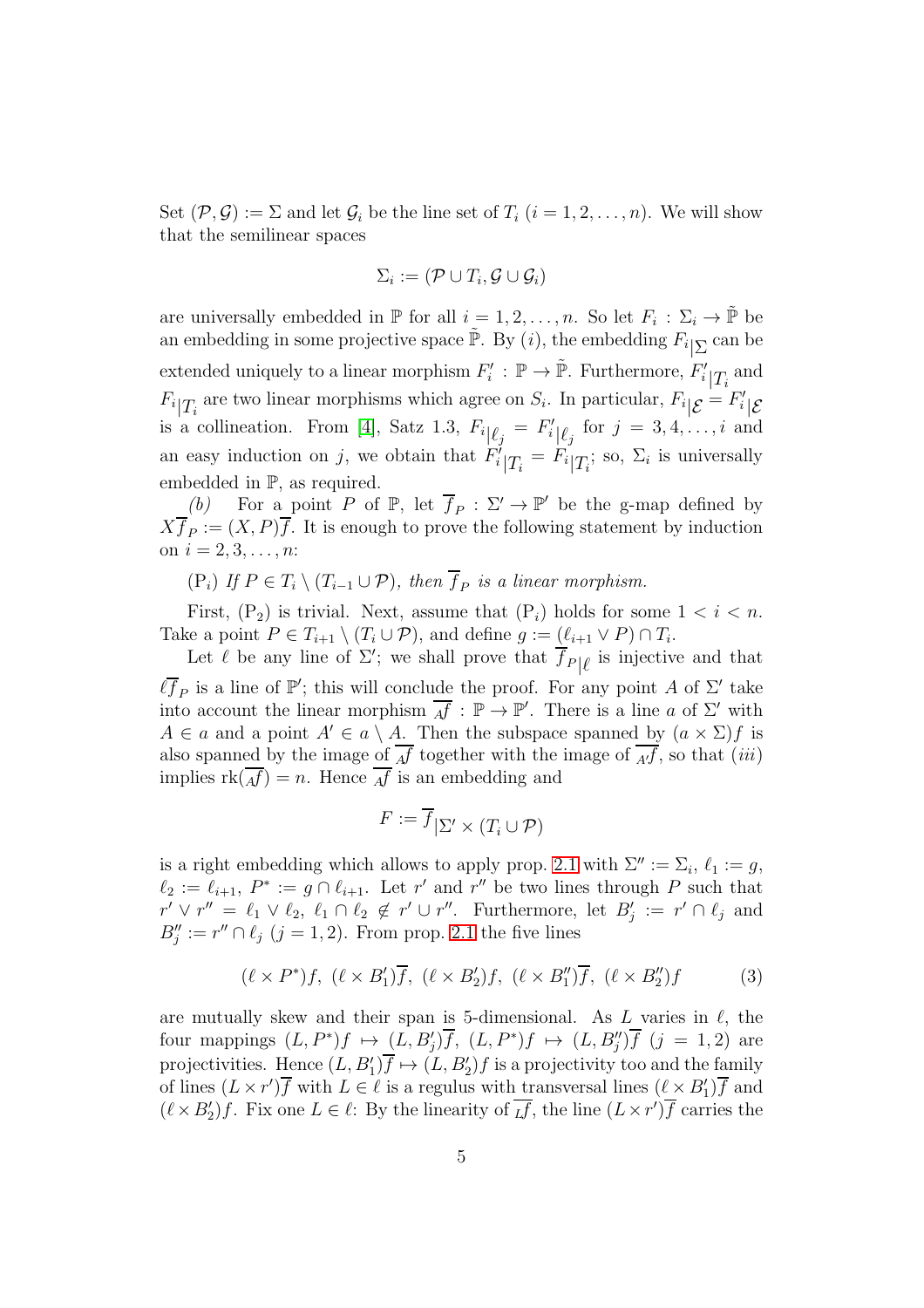point  $(L, P)\overline{f}$ . Since the lines of a regulus are mutually skew, the mapping  $(\ell \times P)\overline{f} \rightarrow \{(L \times r')\overline{f} | L \in \ell\}, \quad (L, P)\overline{f} \mapsto (L, r')\overline{f}$  is bijective. Hence  $\overline{f}_{P|\ell}$  is injective. Similar arguments hold true for  $r''$ . Now [\(3\)](#page-4-0) implies that

$$
((\ell \times B'_1) \overline{f} \vee (\ell \times B'_2) f) \cap ((\ell \times B''_1) \overline{f} \vee (\ell \times B''_2) f)
$$

is a line  $\tilde{\ell}$  which contains  $\ell \bar{f}_P$ . Hence  $\tilde{\ell}$  is a common transversal line of the two reguli  $\{(L \times r')\overline{f} | L \in \ell\}$  and  $\{(L \times r'')\overline{f} | L \in \ell\}$  so that  $\tilde{\ell} = \ell \overline{f}_P$ .

Let F be a commutative field. We consider the integers  $0 < h' < N'$ ,  $0 <$  $h < N, n' = {N'+1 \choose h'+1} - 1, n = {N+1 \choose h+1} - 1$ , the Grassmann spaces  $\Gamma' = \Gamma^{h'}(\mathbb{P}_{N',F}),$  $\Gamma = \Gamma^h(\mathbb{P}_{N,F}),$  with their Plücker embeddings  $\wp' : \Gamma' \to \mathbb{P}_{n',F}, \, \wp : \Gamma \to \mathbb{P}_{n,F}.$ Let  $\gamma : \mathbb{P}_{n',F} \times \mathbb{P}_{n,F} \to \overline{\mathbb{P}}$  be the Segre embedding  $(\dim \overline{\mathbb{P}} = (n'+1)(n+1)-1)$ . The standard embedding of  $\Gamma' \times \Gamma$  is the composition  $\phi := (\wp' \times \wp) \gamma$ .

**THEOREM 2.3** Let  $\eta : \Gamma' \times \Gamma \to \mathbb{P}'$  be an embedding such that  $\text{rk}\eta \geq \text{rk}\phi$ and  $[\text{im}\eta] = \mathbb{P}'$ . Then there are  $\alpha \in \text{Aut}(\Gamma)$  and a collineation  $\psi : \overline{\mathbb{P}} \to \mathbb{P}'$ such that  $\eta = (\mathrm{id}_{\Gamma'} \times \alpha) \phi \psi$ . Furthermore, im $\eta$  is projectively equivalent to the image of the standard embedding of  $\Gamma' \times \Gamma$ .

*Proof.* We will identify  $\Gamma'$  and  $\Gamma$  with their images under  $\wp'$  and  $\wp$ , respectively. Let A be a point of  $\Gamma'$ , and  $\mathcal{M}$  :  $\Gamma \to \mathbb{P}'$  the embedding of  $\Gamma$ defined by  $X_{\mathcal{A}} := (A, X)\eta$ . By the main result in [\[4\]](#page-6-0), such an embedding can be extended to a linear morphism  $\mathcal{M}' : \mathbb{P}_{n,F} \to \mathbb{P}'$ . So, by setting  $(A, B)\overline{\eta} :=$  $B_{\rm A}\eta'$ , we have a right linear g-map  $\overline{\eta}$  :  $\Gamma' \times \mathbb{P}_{n,F} \to \mathbb{P}'$ . By prop. [2.2,](#page-3-2)  $\overline{\eta}$  is bilinear. By [\[4\]](#page-6-0) again,  $\overline{\eta}$  has a left linear extension  $\overline{\overline{\eta}}$  :  $\mathbb{P}_{n',F} \times \mathbb{P}_{n,F} \to \mathbb{P}'$ . We can apply the symmetric of prop. [2.2;](#page-3-2) condition dim  $[(\Gamma' \times \ell)] \geq 2n' + 1$ is a consequence of the assumption rk $\eta \geq r k \phi$ . By the main theorem in [\[8\]](#page-6-1), there are  $\tilde{\alpha} \in \text{Aut}(\mathbb{P}_{n,F})$  and a collineation  $\tilde{\psi} : \overline{\mathbb{P}} \to \mathbb{P}'$ , such that  $\overline{\overline{\eta}} =$  $(\mathrm{id}_{\mathbb{P}_{n',F}} \times \tilde{\alpha})\gamma\tilde{\psi}$ . Every collineation of a projective space transforms both Grassmann and Segre varieties in projectively equivalent ones (cf. e.g. [\[7\]](#page-6-5) (1.1)). Then  $\tilde{\alpha} = \tilde{\alpha}_1 \tilde{\alpha}_2$ , where  $\tilde{\alpha}_1$  is a collineation of  $\mathbb{P}_{n,F}$  such that  $\Gamma \tilde{\alpha}_1 = \Gamma$ , and  $\tilde{\alpha}_2$  is a projectivity. Since  $(\mathrm{id}_{\mathbb{P}_{n',F}} \times \tilde{\alpha}_2)\gamma = \gamma \pi$ ,  $\pi$  a projectivity of  $\overline{\mathbb{P}}$ , we obtain the first assertion with  $\alpha = \tilde{\alpha}_{1} \vert \Gamma$  and  $\psi = \pi \tilde{\psi}$ .

Also the latter statement follows from the properties of the action of a collineation on the Grassmann and Segre varieties.

## References

[1] A. Bichara, H. Havlicek, C. Zanella, On linear morphisms of product spaces, Discrete Math. to appear.